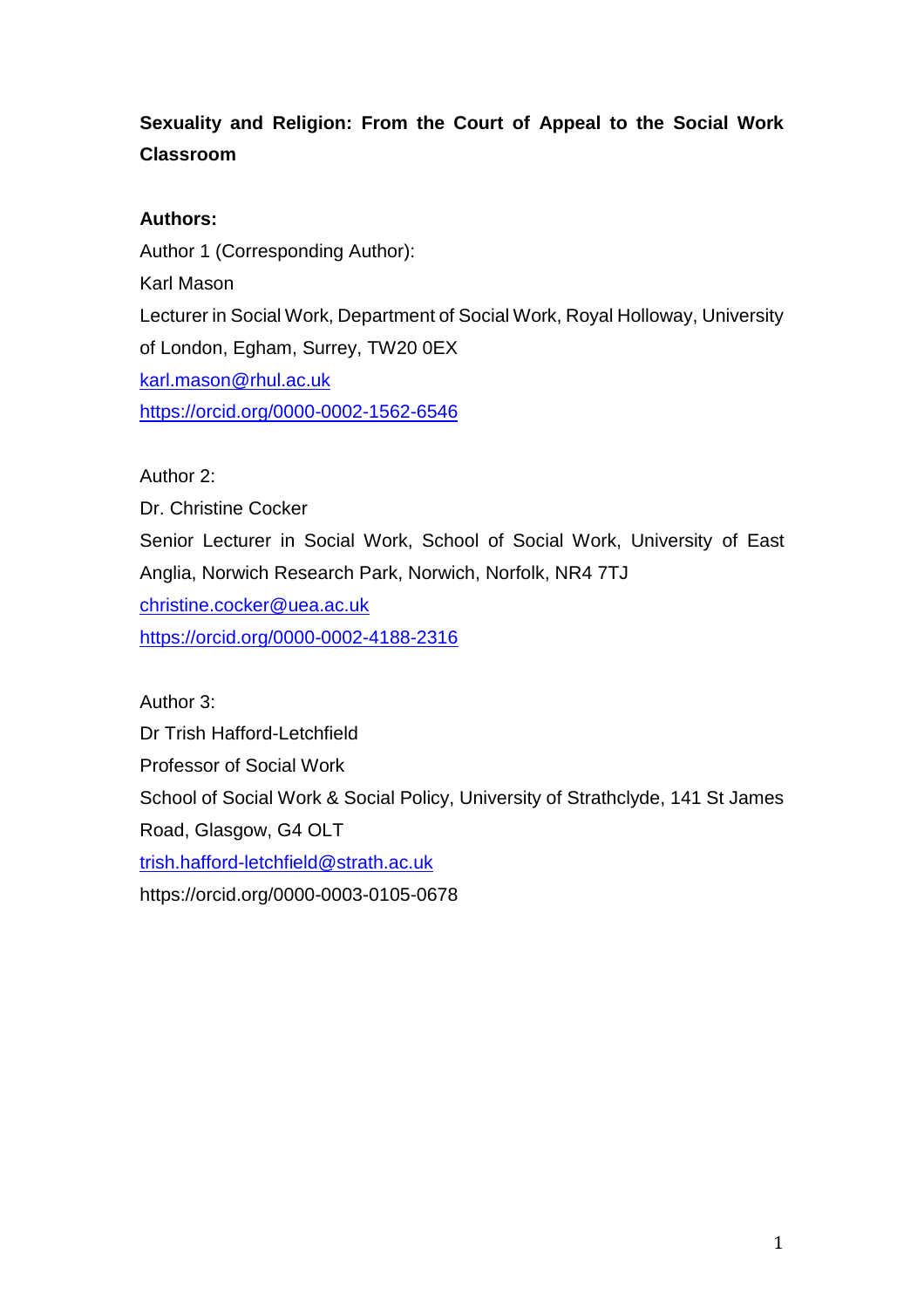## **Sexuality and Religion: From the Court of Appeal to the Social Work Classroom**

### **Abstract**

This paper critically reviews the case of (R (Ngole) v University of Sheffield [2019]), which concerned a social work student whose professional training was terminated following expression of his religious views about homosexuality on a public social media platform. The student sought a judicial review of this decision on human rights grounds. The High Court dismissed the student's challenge but the Court of Appeal overturned this decision to dismiss on the grounds of proportionality and referred the student back to the University to determine further action. This case is discussed in the context of the complicated positions taken up during the process leading to this legal Judgment, as they have implications for curriculum and pedagogical strategies, fitness to practice processes and the experience of LGBTQ+ students. The discussion considers how, in light of this Judgment, social work educators can continue to address sexuality as a social justice issue. Critical and queer perspectives can support transformative learning where binary thinking about sexuality and religion is challenged and students can appreciate the impact of their values on others. Recommendations are made for addressing disparities in how sexuality, sexual and gender diversity are addressed in professional education.

**Keywords:** LGBTQ+, Sexuality, Religion, Suitability, Fitness to Practise, Social Work Education

### **Introduction**

In July 2019, the UK Court of Appeal approved their Judgment concerning the case of a former social work student, (referred to here as Student A), who expressed personal views about gay marriage and homosexuality on a public social media platform, based on his religious affiliation (R (Ngole) v University of Sheffield [2019]). This Judgment followed a complicated sequence of events.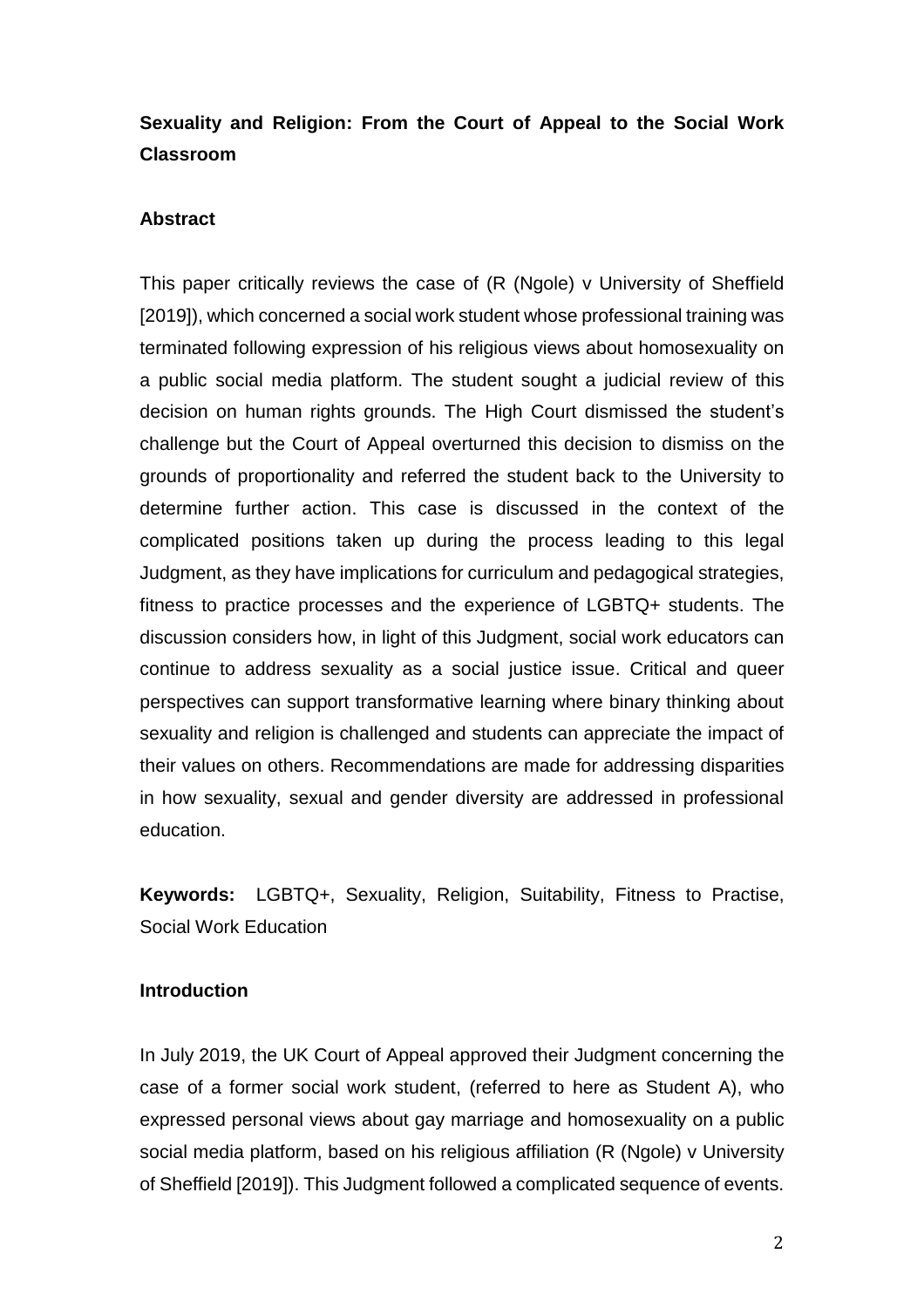Student A's social media posts were made in support of Kim Davis, a County Clerk in the USA who had refused to comply with a Supreme Court decision supporting same-sex marriage. Student A's posts included Biblical quotes about same-sex relationships i.e. "sexual immorality", "dishonourable passions", "shameless acts", "abomination" and personal views including:

"(S)ame sex marriage is a sin whether we accept it or not"

"Homosexuality is a sin, no matter how you want to dress it up"

"(Homosexuality) is a wicked act and God hates the act"

"(God) will… Judge… all those who indulged in… homosexuality"

(R (Ngole) v University of Sheffield [2019])

Social work and other professions (e.g. nursing, pharmacy) are regulated in a number of countries. At the time of Student A's case, the regulator for social work in England was the Health and Care Professions Council (HCPC). Social Work England (SWE) took over this responsibility in December 2019 (Worsely et al, 2020). Registered professionals must uphold public trust in their profession and demonstrate the knowledge, skills, character and health required to practice safely and effectively (SWE, 2020; HCPC, 2019). Fitness to Practise (FtP) processes address concerns about the suitability of registered professionals and cover the spectrum of early enquiries which are restorative and educational – the majority of concerns are resolved at this stage – through to FtP panels which investigate the most serious cases.

Concerns can be raised about FtP as a result of professional performance in addition to conduct in the registrant's personal life that might undermine public trust in the profession. This raises important debates about how personal views interact with professional practice (Holmstrom, 2014; Wiles, 2011). Student A's case arose outside the workplace when he posted personal beliefs on a public social media platform. Social media, whilst providing new communication tools, can also raise professionalism concerns (e.g. confidentiality breaches,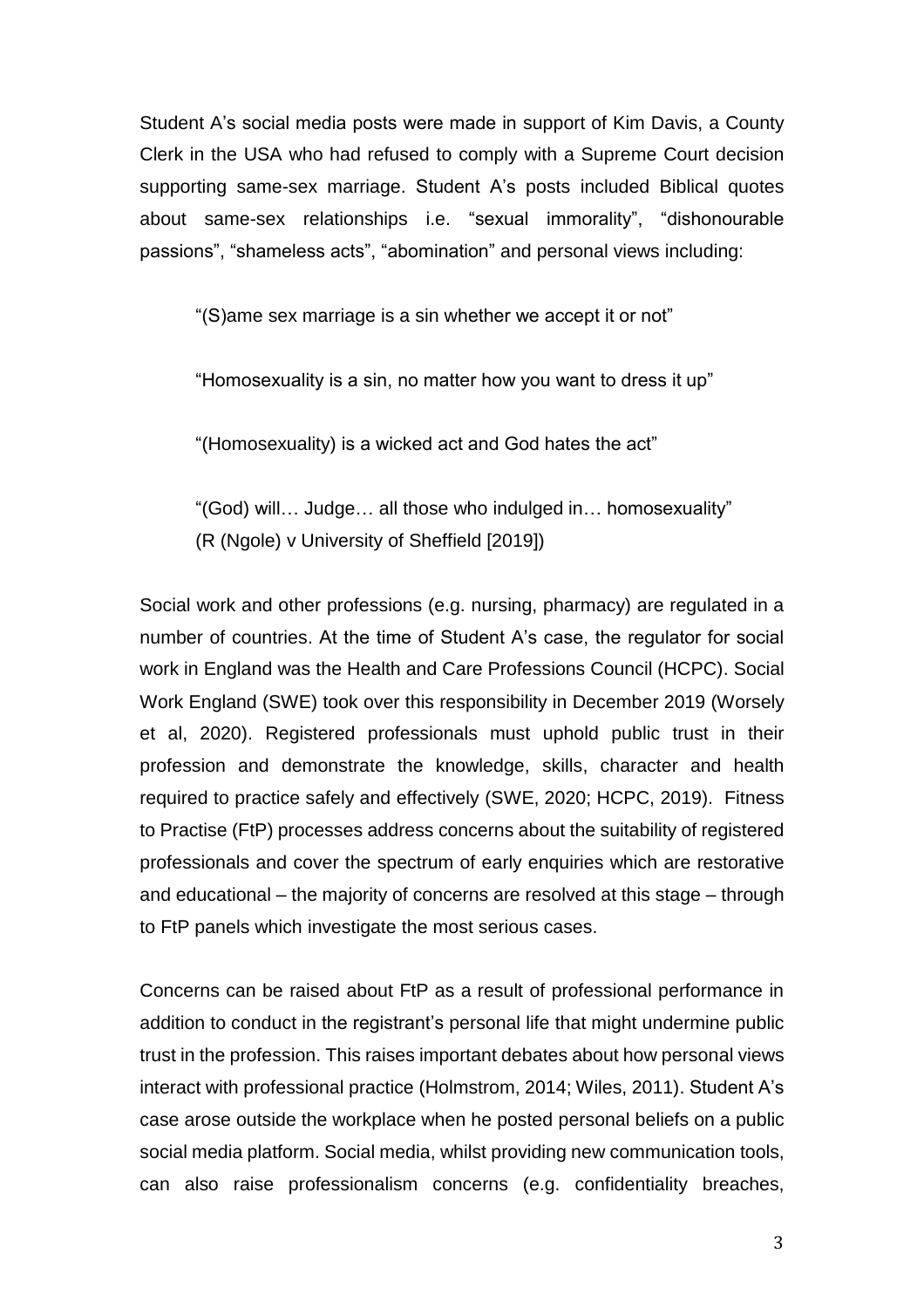statements that could bring the registrant's profession into disrepute) and both SWE and HCPC provide guidance on social media use. Inappropriate social media posts have been a vehicle for a number of FtP processes in social work and other professions (HCPC, 2018; Westwood, 2019). In this case, Student A sought to argue that his personal views would not impact on his professional practice – but the views were shared publicly and, given their nature, could undermine public confidence in the profession. This provided the rationale for the university to instigate FtP processes and this was not disputed in the Judgment. Rather, it was the proportionality of the decision to remove him from his course which led to the Court of Appeal overturning the FtP outcome.

Social workers who are in training, whilst not registered, are expected to be aware of and strive to meet codes of practice. Student A was subject to the HCPC (2016) Guidance on Conduct and Ethics for Students and the FtP processes under discussion considered Student A's conduct against this. English university course providers act as gatekeepers to the register and are required to say that the student is both academically qualified and also fit to practice as a social worker. FtP processes are an important manifestation of this, but University gatekeeping functions have been critiqued for focusing on a lack of negative reasons to fail a student rather than on detailed assessments of suitability (LaFrance et al, 2004). However, universities must consider issues of student suitability and FtP throughout their training from admissions (where declarations are sought about health and personal circumstances, such as criminal offences), through the quality assurance of placements and ultimately professional qualification (Higher Education Authority (HEA), 2014, Office of the Independent Adjudicator (OIA), 2019).

In Student A's case, early inquiries within the university concluded that the student's views were 'entrenched' and an FtP panel was convened, which recommended that Student A be removed from his course. Student A appealed within the university, made a subsequent complaint to the Office of the Independent Adjudicator (OIA) and later took his case to the High Court. Each of these institutions upheld the university's decision. Student A then took his case to the Court of Appeal whose Judgment criticised the university's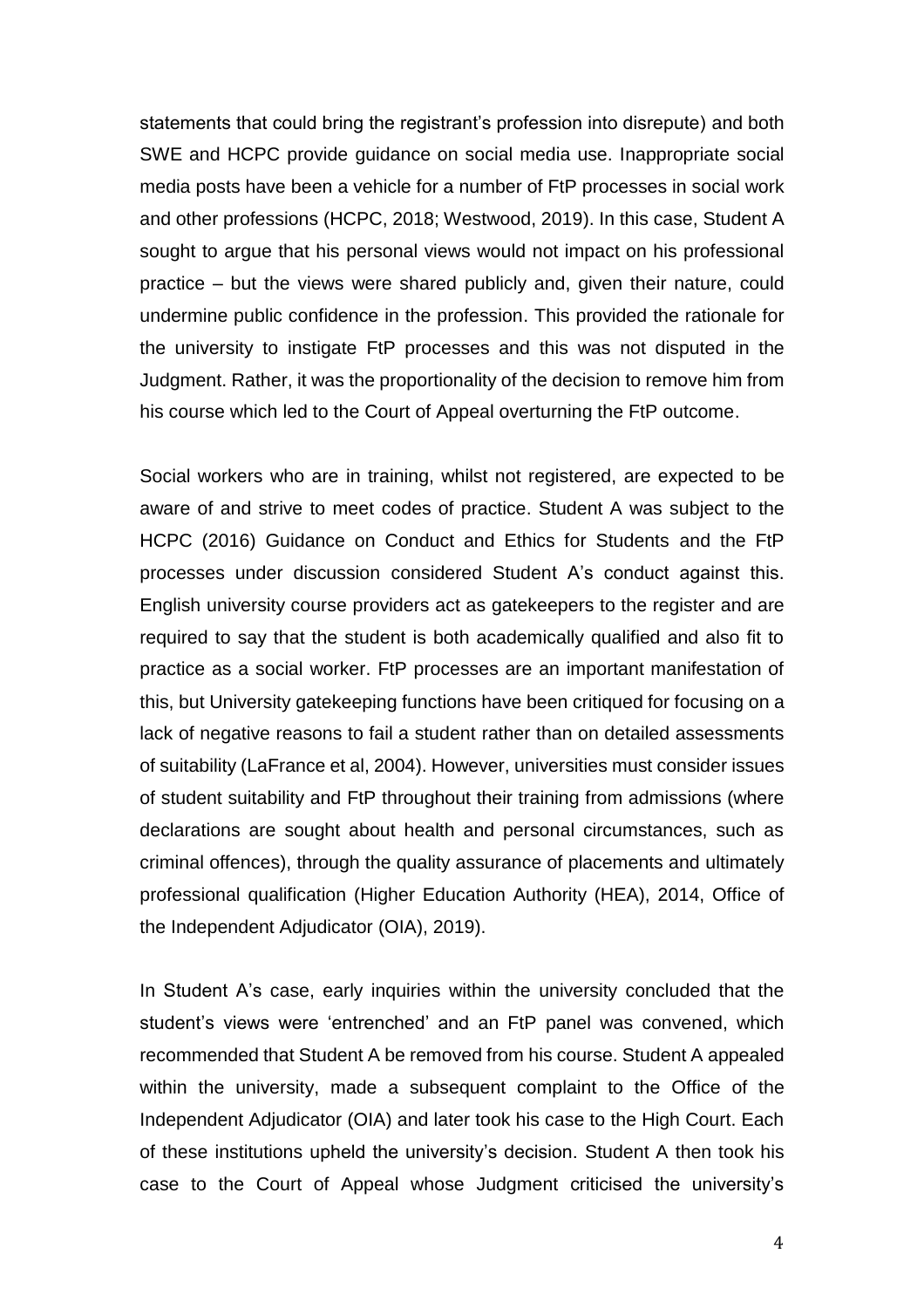management of the situation on the basis of proportionality. As a result, Student A was referred back to a re-constituted university FtP panel. This process is described in the Court of Appeal Judgment (R (Ngole) v University of Sheffield [2019]) and the preceding High Court Judgment (R (Ngole v University of Sheffield [2017]).

As a public body, Universities are subject to such challenges. Student A used the Human Rights Act, 1998 to argue that the university had interfered with his Article 9 (Freedom of Thought, Conscience and Religion) and Article 10 (Freedom of Expression) rights. Arguably, the Equality Act, 2010 could have been used as it establishes a positive obligation for the state to promote equal status. However, human rights legislation is often adopted in legal cases taken on the basis of religious conscientious objection because it emphasises a negative obligation for the state not to interfere with rights, rather than risking analogies between religious and LGBTQ+ equality issues (O'Neill, 2013). In this case, the Court of Appeal focused on Student A's Article 10 rights, stating that his Article 9 rights had not been engaged because the social media posts were not a 'protected manifestation of religion'. However, it was acknowledged that Student A's religious beliefs were relevant to the lawfulness of any interference of his Article 10 rights. In considering this lawfulness, the Court stated that the interference was prescribed by law, pointing to the HCPC regulatory framework. They stated that there was a legitimate aim in interfering with these rights because offensive language might bring the profession into disrepute. However, the Court of Appeal believed that the real issue was that removing Student A from the course 'disproportionately' interfered with his rights. The Judgement states that the university believed that *any* expression of disapproval of homosexuality could be discriminatory and, as such, had confused the expression of religious belief (e.g.: that homosexuality is a sin) with a discriminatory statement (R (Ngole) v University of Sheffield [2019]). Had the university accepted that there was no blanket ban on expressing religious views about homosexuality if 'mildly' phrased, they would have understood the need to act proportionately and support the student to express his views more 'appropriately'.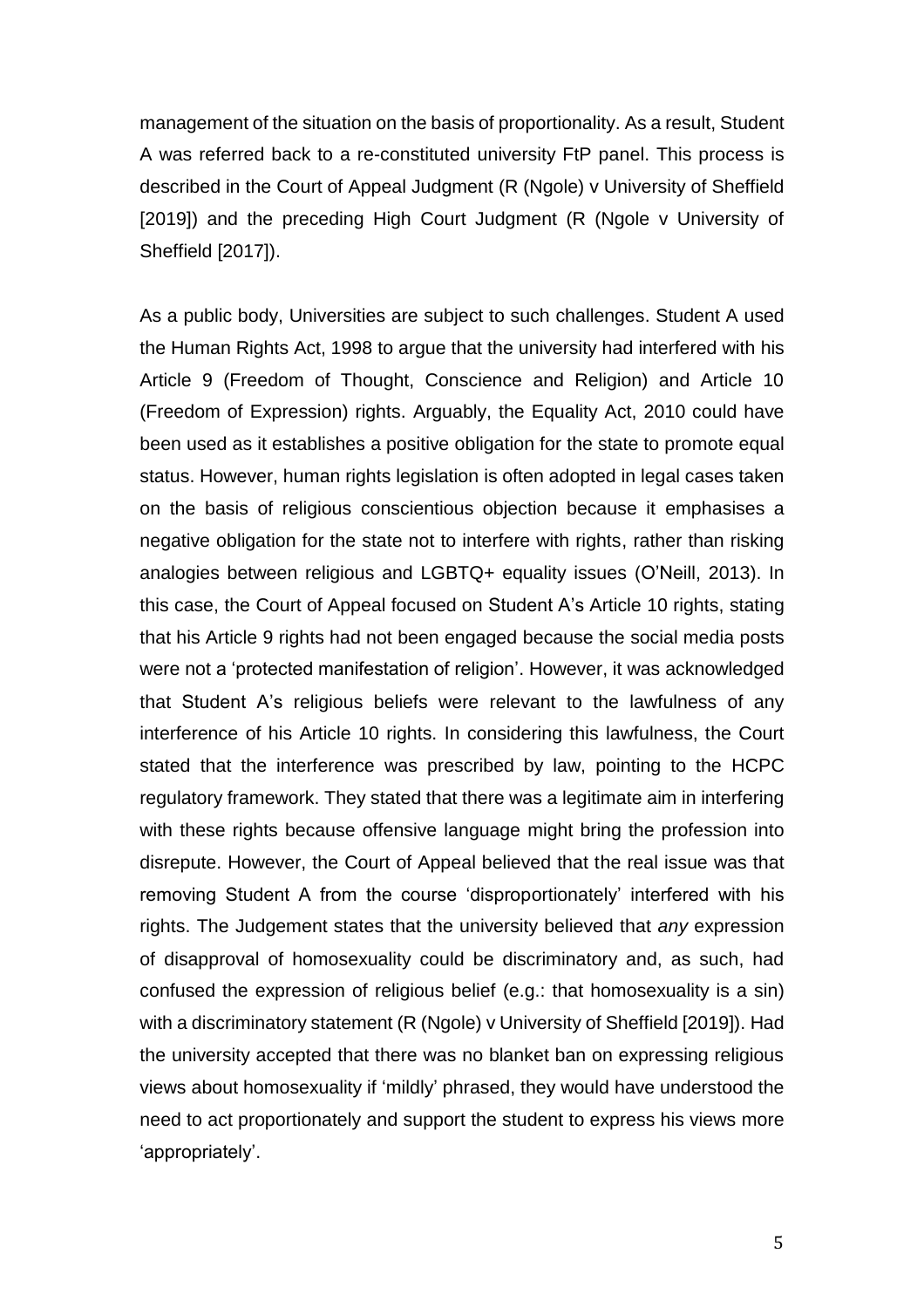Although codes of practice foreground a discussion of FtP in this case, these codes are a thin manifestation of the profession's value base, implying that there are straight-forward rules governing social work practice. Social work has an inherently moral nature and consequently deals with ambiguous and complex matters rather than simple adherence to rules (Hugman, 2005). The value base of the profession, articulated by the IFSW/IASSW (2014) global definition of social work incorporates principles of social justice, human rights and respect for diversity, all of which are relevant to this case. Practice frameworks, such as Thompson's (2016) anti-discriminatory practice (ADP) reflect these values and extend beyond a rule-based approach. ADP responds to oppression and power issues in social work, including the everyday discrimination experienced by LGBTQ+ people. However, ADP emphasis on non-discrimination has been identified as a limitation when balancing the tensions between sexuality and religion (Morton et al, 2015; Cocker and Hafford-Letchfield, 2014; Jeyasingham, 2008). This is because both religion and sexuality are unhelpfully problematised by each other leading to the development of entrenched positions (Melville-Wiseman, 2013). The point here is not that Student A held strong religious beliefs because we all hold implicit and explicit biases and values about sexuality based on the heteronormative frameworks prevailing in society (Morton et al, 2015). Religious students and practitioners will have a spectrum of approaches to working with diverse groups, including approaches which acknowledge others' sexualities and do not take the overt form exhibited in this situation. Instead, the problem is that Student A expressed these views publicly and did not see the impact of his manner and language on others who he might potentially work with and how he could be perceived professionally as a result. A proportionate response is necessary but it does not follow, as the Judgment argues, that social work educators should meet this requirement by accepting intermediate positions that accommodate 'mild' iterations of homophobic beliefs. Instead, social work educators should consider how the value base of social work can be best promoted through transformative teaching practices, supporting students to critically reflect on their values about sexuality. Restorative early stages of FtP processes (where concerns arise) should be based on this premise rather than an intermediate position that does not fit with the value base of the profession.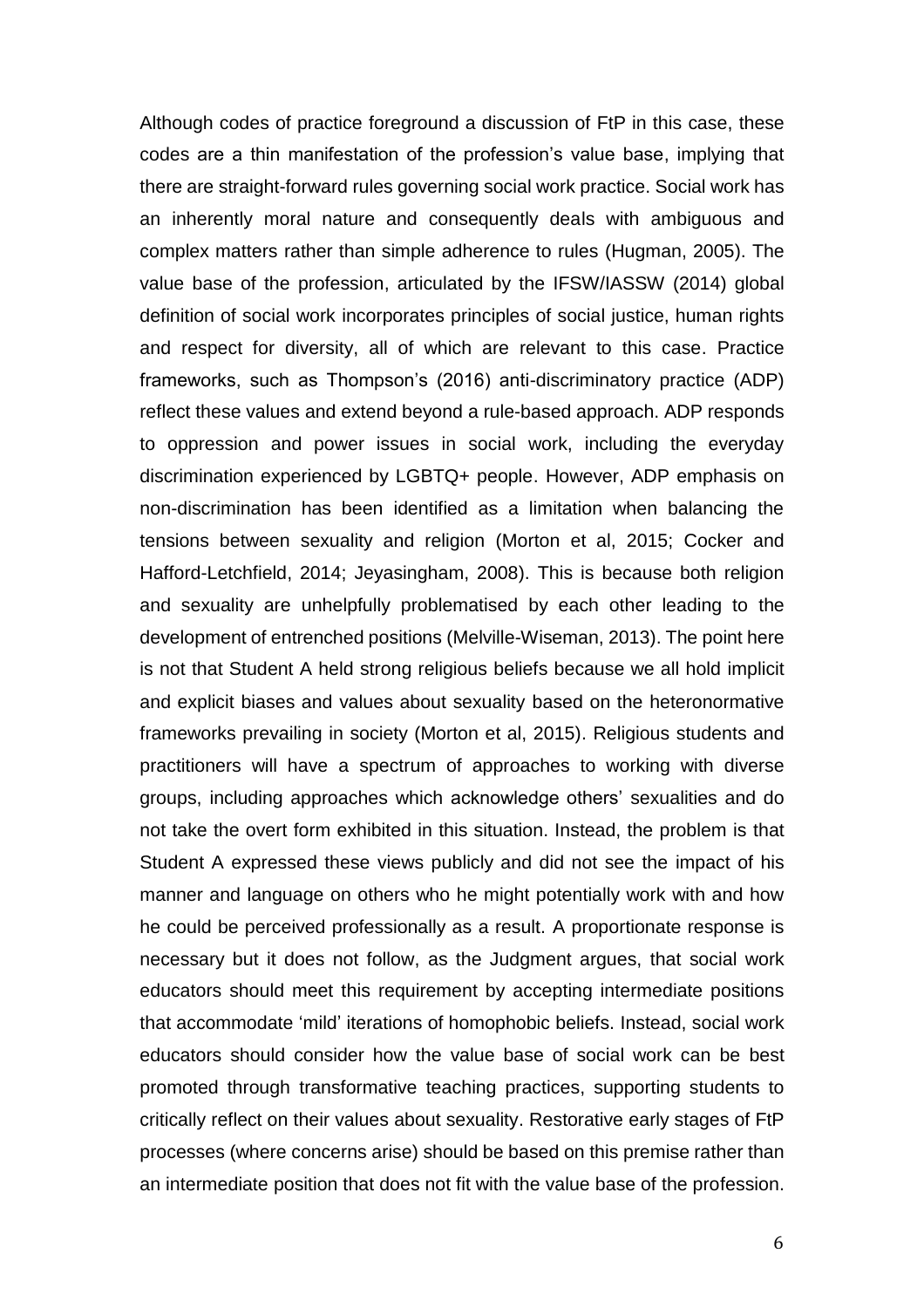In doing this, social work educators need to pay attention to the experiences of LGBTQ+ students too, which are neglected in this Judgment. The remainder of this article will consider these issues, offering a critical commentary to stimulate debate for social work educators. Although the case was heard in England and relates to English social work education, we argue its international relevance and importance given global concerns with social work education and sexuality issues (see Dentato et al, 2016).

Before moving on, language and terminology are important when discussing sexual and gender identities. We use the acronym LGBTQ+ to refer to any person identifying as lesbian, gay, bisexual, trans, queer and other nonheterosexual and cisgendered identities, but use shorter acronyms when citing studies referring to specific identities (such as LGB for lesbian, gay and bisexual identities). We acknowledge that these terms may mask significant differences within such groups, and this can be problematic (Morton et al, 2015). However, in the context of this Judgment, we use this term as a heuristic for a wide range of sexual and gender identities, which are marginalised through heteronormative and cisgendered societal values and practices.

### **Curriculum Content and Pedagogical Practice**

We do not know the degree to which sexuality issues were embedded into the curriculum at the university involved. However, the Judgment states that the university should have helped Student A to think about the expression of his beliefs. This has implications for a range of curriculum and teaching practices. Firmly embedding critical content and learning activities on sexualities may help to safely begin reflective discussions about the implications of personal values about sexuality in social work.

A range of research evidence confirms the marginality of sexuality issues in many social work course curricula in England (Fairtlough et al 2013) and internationally (Dentato et al 2016). These point to evidence suggesting a link between future social workers' LGBTQ+ competence and the effectiveness of social work educators at teaching LGBTQ+ issues (McCarty-Caplan 2018).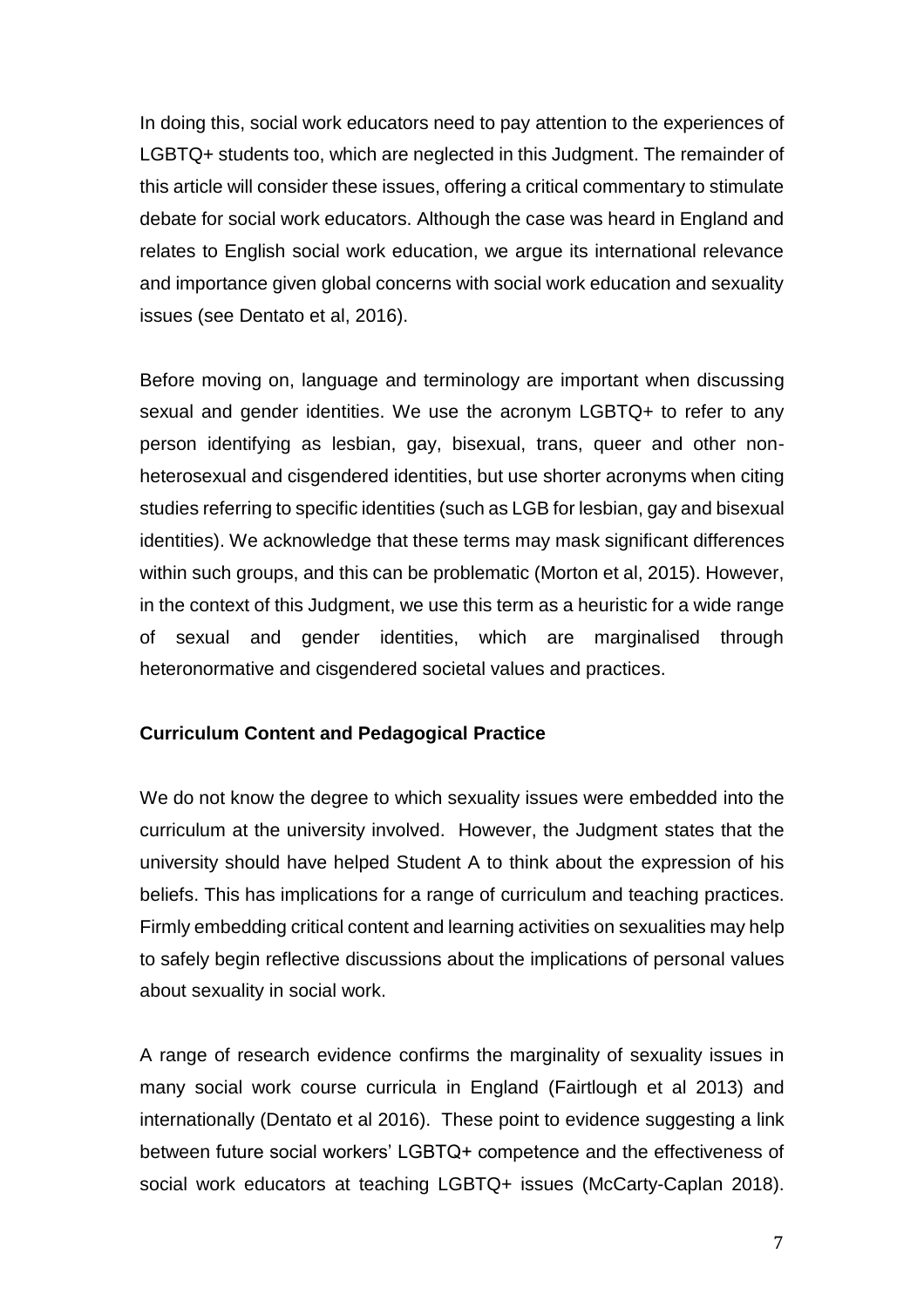Educators' own values may be based on heteronormative and cisnormative assumptions. Whilst sexuality may be incorporated into ADP teaching, it is less likely to be embedded across the broader curriculum, which can be imbued with implicit heteronormative and cisnormative assumptions (Fairtlough et al, 2013; Dunk-West and Hafford-Letchfield (2018). This neglect of sexuality in the curriculum is mirrored in the marginality of these issues in social work research and literature (Nothdurfter and Nagy, 2016), though there is some growing attention to queer and critical perspectives, for example queer theory (Hicks and Jeyasingham, 2016; Jeyasingham, 2008) or queer consciousness (Martinez et al, 2011). These perspectives help to question the role of professional knowledge in structuring sexuality. Teaching rooted in such critical and queer perspectives questions the role of professional knowledge in structuring sexuality, pays attention to structural rather than psychological impacts of homophobia, recognises the importance of intersectionalities and emphasises the heteronormative frameworks in which values about sexuality develop (Jeyasingham, 2008).

Critical teaching in relation to sexuality needs to be rooted in pedagogical approaches that take account of how students learn and critically engage with the topic (Wagaman, 2018). Higgins et al's (2019) work on pedagogical principles underpinning teaching about older LGBTQ+ people in professional education emphasises interactive and experiential teaching strategies, which provide more opportunities than didactic teaching for attitudinal reflection and change and increasing students' confidence in working with LGBTQ+ service users and carers. Given the policy context for service user and carer involvement in social work education, more work needs to be done to include LGBTQ+ communities in the design, delivery and assessment of professional education (Higgins, 2019; Willis et al, 2018).

Three pedagogical studies from the UK provide strategies to help students develop insight into the impact of personal values when working with LGBTQ+ people. Hafford-Letchfield (2010) used a problem-based approach to simulate a classroom debate about LGB adoption. This activity makes use of a structured classroom environment to contain potentially unsafe modes of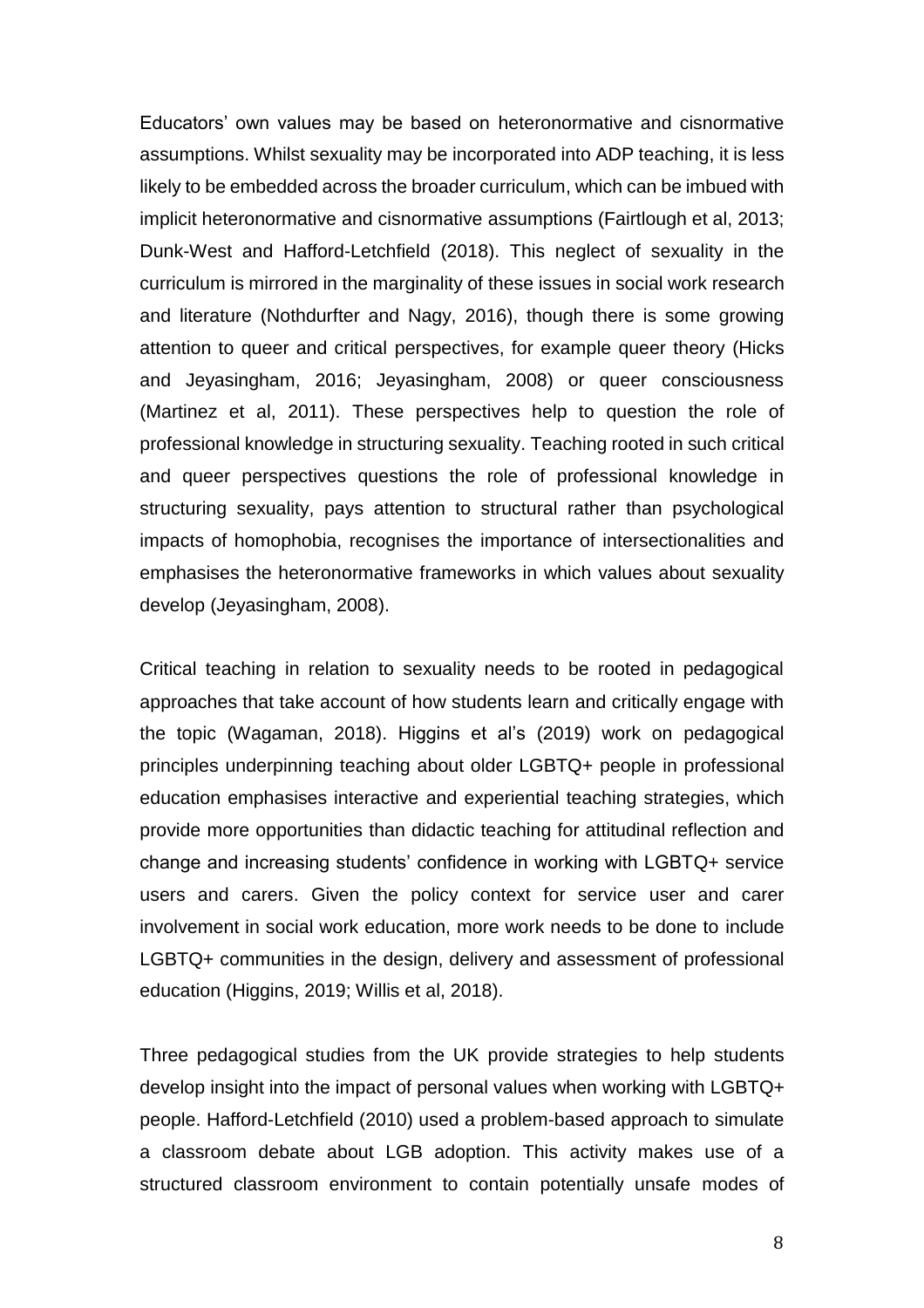expression. This is supported by critical personal and group reflection for students to consider common concerns that emerge from 'public' discourse around religion and different family forms. This approach promotes antiheterosexist practice and student self-analysis on how they position themselves professionally. Debate is often neglected as a teaching tool in social work education, but it offers students opportunities to engage with a topic and develop positions and the skills to defend these, though there should be some critical consideration of their use as a single teaching moment on issues as complex as sexuality and/or religion (Whiting, 2009).

Melville-Wiseman (2013) developed a three-part teaching model to resolve a classroom 'schism' based on sexuality and religion between students appearing to take up 'anti-homosexual' or 'anti-religious' positions. In this model, firstly, social work educators encourage a more critical understanding of ADP. This creates the conditions for a potentially unifying statement about the pervasive nature of discriminatory attitudes, which encompasses the experience of students at both sides of the 'schism'. Secondly, social work educators should clarify that although the discernment of religious texts is not a social work task, students do need to have some religious literacy to work effectively with people. Thirdly, students are encouraged to consider the risks of holding 'anti-homosexual' or 'anti-religious' positions in terms of professionalism and employment.

Morton et al (2015) provide a third pedagogic model, building upon the acknowledged limitations of an ADP approach. Students are asked to discuss and reflect on the ways in which they negotiate difference on a day-to-day basis and to observe the ways they talk about sexuality. Group responses are used to consider how everybody is implicated in producing ideas about sexuality in their everyday talk and practices. This approach enables a frank and potentially transformative discussion about the social relations of sexuality, rather than othering and expressing outrage at externalised examples of homophobia.

Each example includes learning activities that hold potential for transformational perspective-changing (Mezirow, 2018) by activating students

9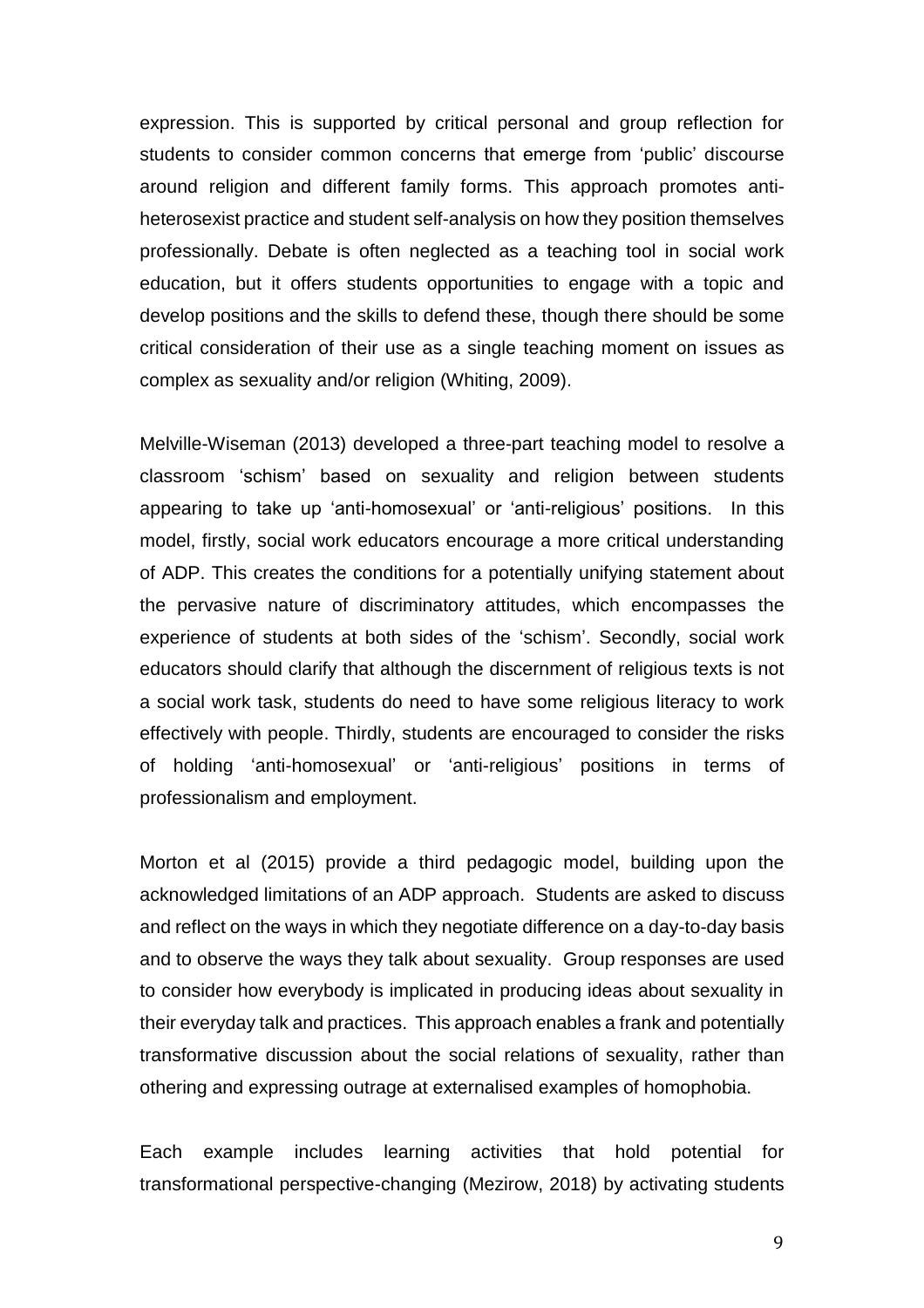to critically reflect on their values and roles in reproducing heteronormativity. and empathise with positions other than their own. In this way, students are supported to empathise with positions other than their own and move beyond unhelpful stigmatisation of LGBTQ+ identities as condemnable or essentialising religious beliefs as universally oppressive. This is important because these debates can marginalise religious students as well as LGBTQ+ students. Social work has strong religious origins but religious perspectives are frequently invisible in curriculum content and the issues are under-researched in social work scholarship (Crisp and Dinham, 2019). Helping students to think about the intersections between social work practice and religion challenge ideas that religious faiths only represent fixed values and help progress a more meaningful discussion about religion and sexuality. The three pedagogical methods cited above contribute to critical pedagogical studies because they emphasise the constructed nature of knowledge about sexuality, reject simplistic binaries and challenge students to engage with broader social and political frameworks that order our thinking about diverse identities.

The Court of Appeal dismissed an allegation from Student A that the FtP processes had been biased by a LGBTQ+ university staff member who discriminated against him on the grounds of his religion. 'Coming out' as an LGBTQ+ educator in the social work classroom can be beneficial in enhancing authenticity and challenging assumptions of a heterosexist norm. However, this openness carries risks, including negative evaluations from students, hostile reactions from colleagues and feelings of isolation within teaching teams (Prock et al, 2019; Gates, 2010). Although the Court did not entertain this argument, the allegation underlines these risks.

In proposing a more 'proportionate' response, this Judgment recommends an intermediate position where religious views about the 'sinfulness' of homosexual acts are potentially accommodated if they are 'appropriately' or 'mildly' phrased and it is made clear that discriminatory behaviours toward service users would not occur. However, these 'appropriate' or 'mild' phrasings encompass a 'love the sinner, hate the sin' response (Brown and Cocker, 2011). This is far removed from critical or queer perspectives, which articulate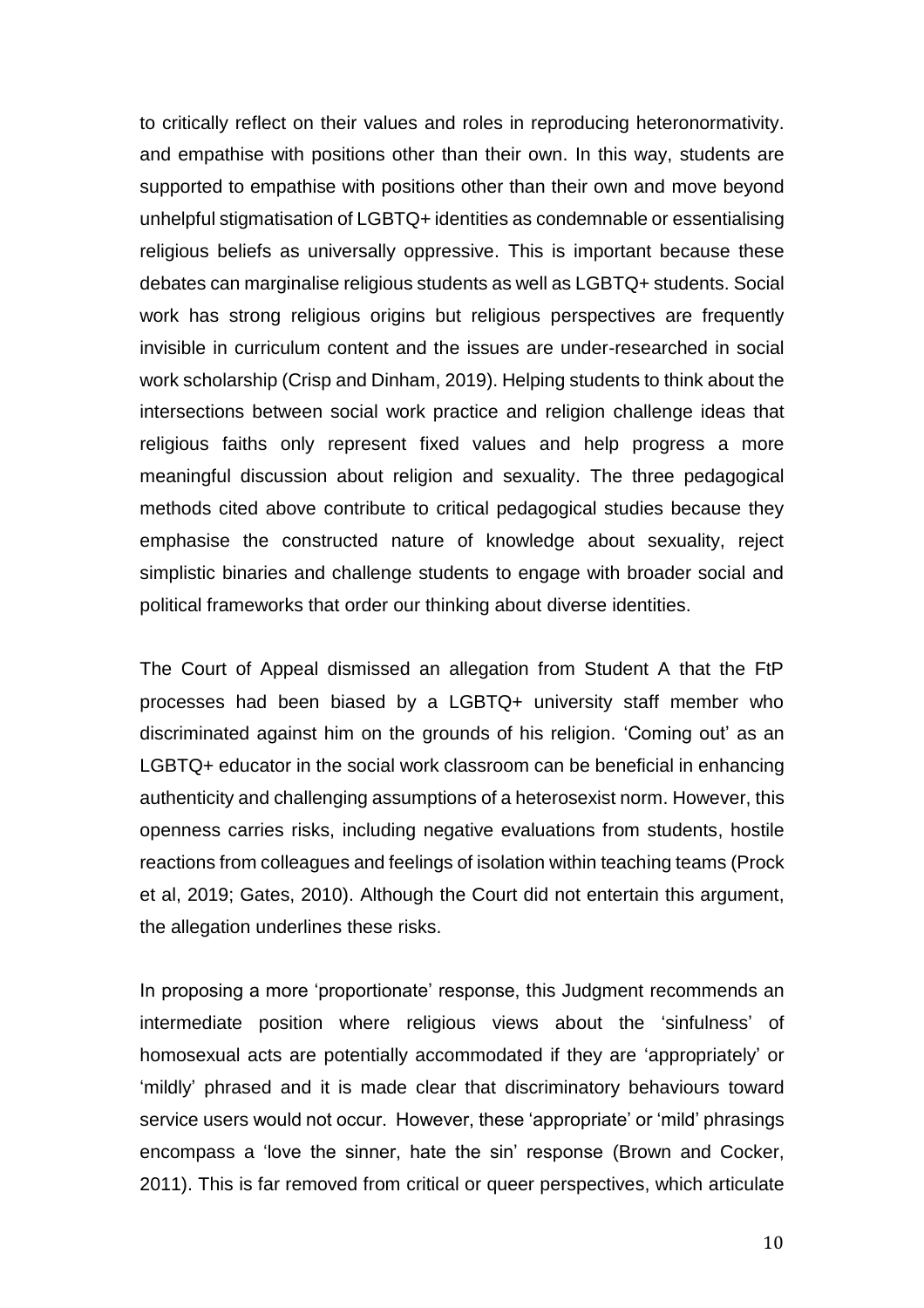sexuality in terms of relationships, identities and experiences embedded within a heteronormative and cisnormative world, rather than seeing sexuality as reducible to individual sexual activity (often framed in terms of deviance) (Morton et al, 2015; Carabine, 2004). Proportionate and supportive responses are crucial in FtP processes, but the above suggestion, referred to in the Judgment as an 'olive branch', undermines the profession's value base and the transformational potential of such critical pedagogies.

#### **Fitness to Practise processes and thresholds**

In England, universities are responsible for decisions about students' suitability to enrol and remain on social work programmes and their suitability to register upon graduation. Suitability differs from academic competence and focuses on professional competence and conduct compatible with the requirements of the regulator. It is important that concerns about suitability are assessed through proportionate FtP processes – the principle at the heart of the Judgment in this case. Early enquiries should take a restorative approach, supporting the student to develop their capacity to demonstrate suitability and the majority of cases are resolved in this way. In situations where restorative approaches are insufficient, an FtP panel is convened to consider the matter further. These can, in the most serious cases, lead to the termination of a student's social work training. Overall consideration of FtP issues should have reasonable expectations of them at different levels and points in their development. Students are learning and reflections upon mistakes are integral to this (Siccora, 2019). In serious situations where mistakes cause concerns about FtP, any disciplinary action is weighed alongside a student's capability to learn and develop subsequently (HEA, 2014). FtP procedures are therefore not primarily intended as a punitive process, but as a proportionate approach, supporting students to develop as competent and trusted members of their profession.

As discussed, Student A challenged the FtP decision with the OIA and the High Court who upheld the university decision, but at the Court of Appeal the decision was reversed. The law in this area is relatively sparse but there are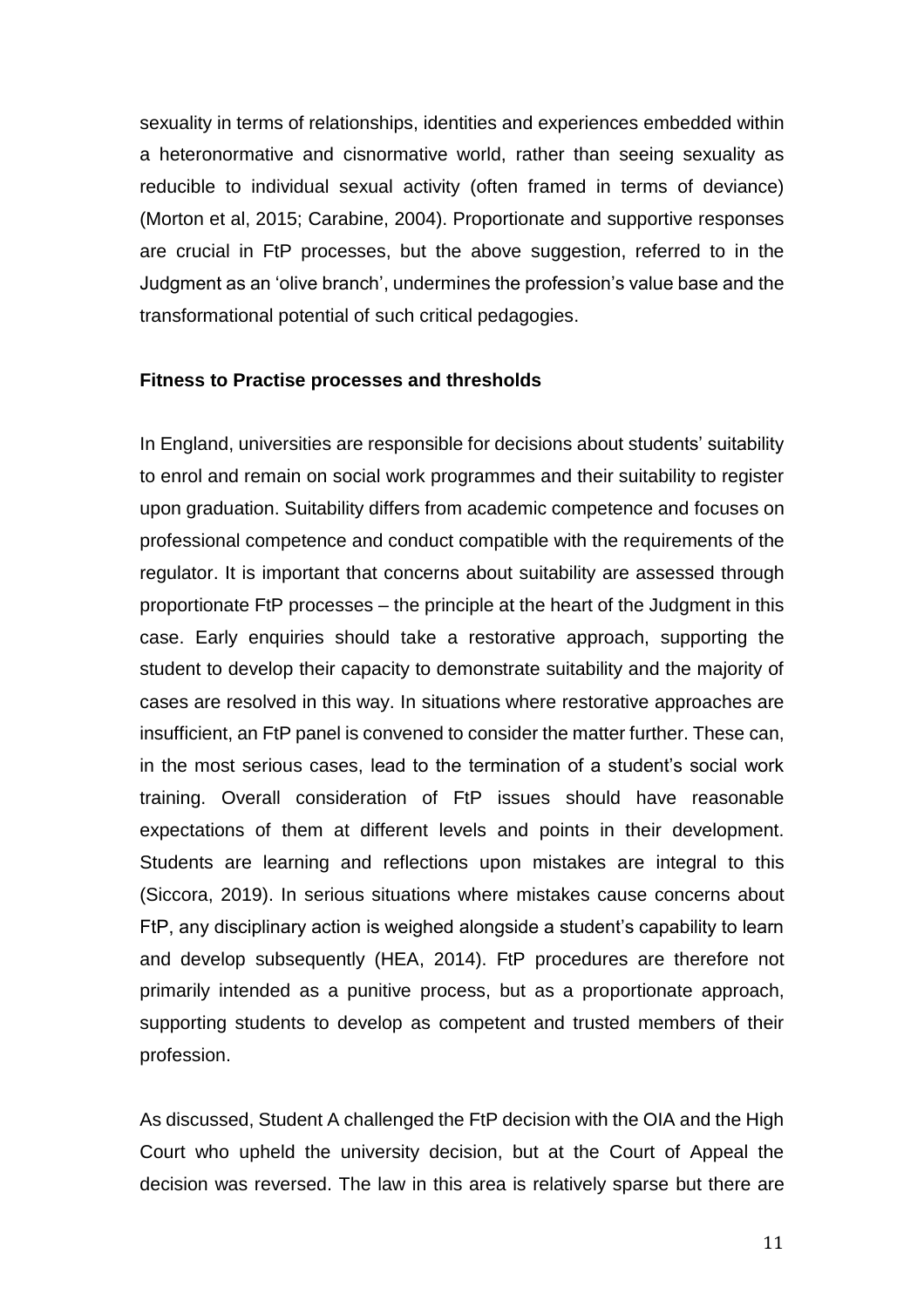some cases that contextualise Student A's appeal. In Student A's case, the Court of Appeal disagreed with the High Court emphasis that professional judgement during FtP processes discerned that the student was 'unteachable'. This has some interesting correspondence with earlier FtP case law. In R (Higham) v University of Plymouth, which involved a medical student whose FtP was impaired on health grounds, the High Court stated that FtP panels with representation from practitioners in the sector were better placed to determine FtP than courts because of their expertise in the area (though no social work practitioner or service user/carer was present at Student A's FtP panel). However, in another case from medicine (which involved inappropriate social media posts by a student doctor), R (Thilakawardhana) v OIA [2018], the Court of Appeal overturned a decision because the OIA had acted as though professional judgement in FtP panels could not be challenged. Furthermore, in Khan v GPC [2016], concerning a pharmacist with convictions for domestic violence, the Supreme Court overturned the regulator's decision on grounds of proportionality, stating that courts are more likely to overturn regulatory decisions when the concerns relate to conduct outside the workplace than actual professional misconduct, thereby foregrounding Student A's case.

The Court of Appeal's Judgment emphasises the issue of proportionality and comments on the university's apparent 'blanket ban' approach to the issue of posting religious beliefs about same-sex marriage. The Judgment points to 'informal' HCPC guidance, which does not 'ban' social media posts about religious beliefs, but states that the University might have to take action "if the content of postings were offensive, for example if they were racist or sexually explicit" (R (Ngole) v University of Sheffield [2019]). The source guidance for this quote is identified as a 'Focus on Standards' document, (not available on the HCPC website, but summarised and referred to in Guthrie's (2014) comment on the HCPC position on the use of social media). This 'informal' guidance pre-dates HCPC social media guidance (HCPC, 2017a) but is broadly in keeping with the ethos that social workers should "be polite and respectful, and avoid using language that others might reasonably consider to be inappropriate or offensive" (p.6). This description of guidance as 'informal' is interesting given that students and registrants should follow sector guidance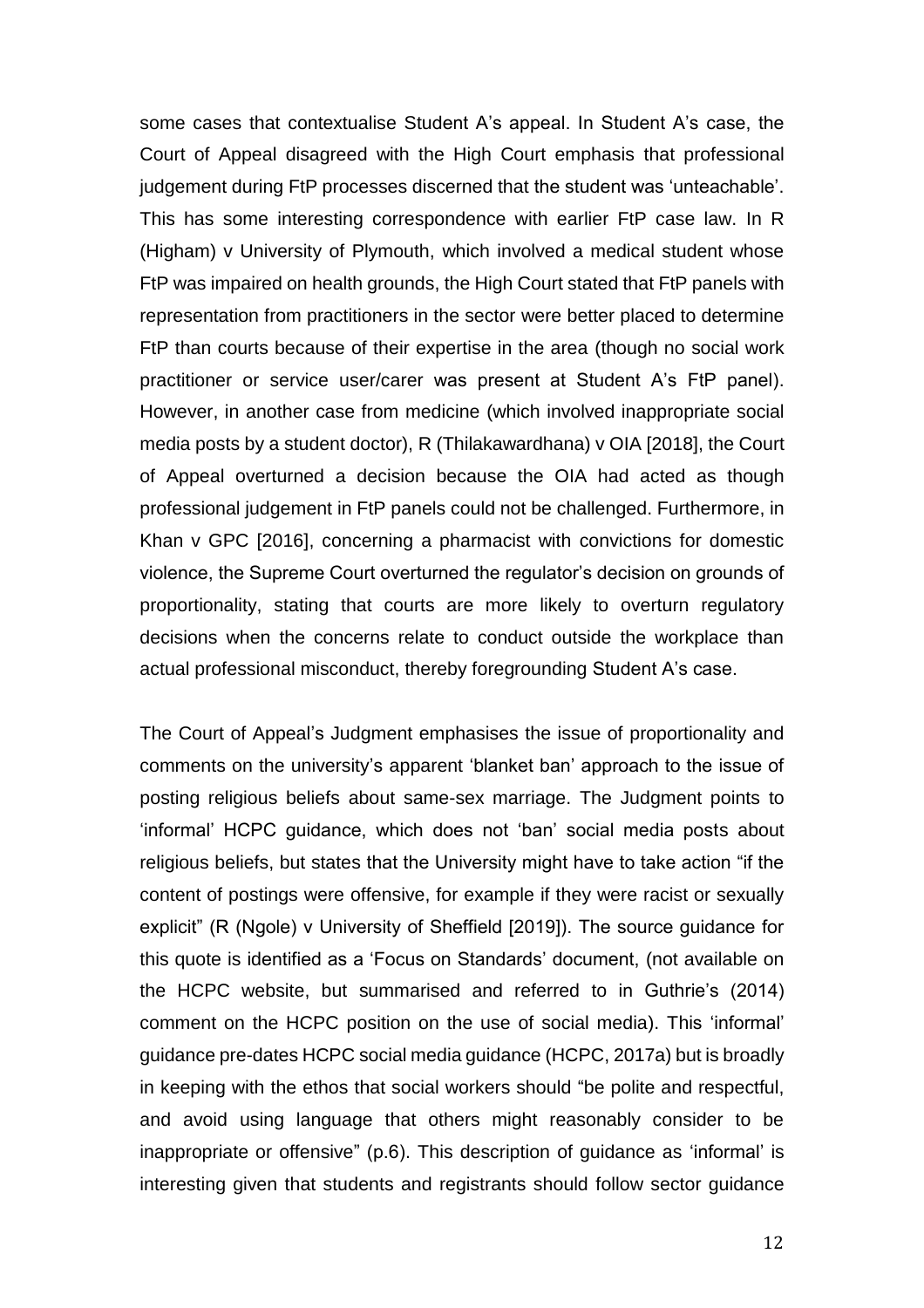unless they can justify departing from this. The Judgment confirms that FtP processes might be considered if the content of social media posts are offensive, thus supporting the university decision to make FtP enquiries. However, it was the proportionality of the FtP outcome that was criticised.

FtP processes for social workers have been critiqued in relation to issues of power, intrusion, transparency and the focus on individual failings rather than organisational concerns (McLaughlin, 2009; Worsely et al, 2017). As student FtP processes are managed by their university rather than the regulator, this may raise concerns about transparency, highlighting the need for proportionate responses. It is noteworthy that no contemporaneous minutes were taken at Student A's FtP panel. There are a number of unanswered questions about whether the regulations are fairly applied and whether certain groups of students, such as those from particular ethnic, cultural or religious backgrounds (who may find themselves stereotyped as holding oppressive values) are more likely to be targeted (McLaughlin, 2009). Given the complicated and sensitive nature of balancing sexuality and religion, Melville-Wiseman (2013) has cautioned against rashly convened FtP processes in these cases. During the early stages, where a less intrusive response might have become available, Student A was said to have been 'intransigent' and 'entrenched' in his views and did not show 'insight'. An important aspect of the earlier High Court Judgment was that the university had determined Student A to be 'unteachable' (R (Ngole) v University of Sheffield [2017]). However, the Court of Appeal stated that Student A took up an understandable position, believing he was being told that he could not express his religious beliefs. The Court indicated that this was not in keeping with the expectations of the regulator.

Instead, the Court of Appeal suggested that the university should have taken a proportionate intermediate position and helped the student to see that the manner and language of his posts were offensive, but it is difficult to tell how a social work educator could meet this requirement. Proportionality suggests that responses should fit the degree of seriousness and it is important that students are afforded proportionate FtP outcomes. However, the approach suggested by the Court, namely to support the student to express his views in a 'milder'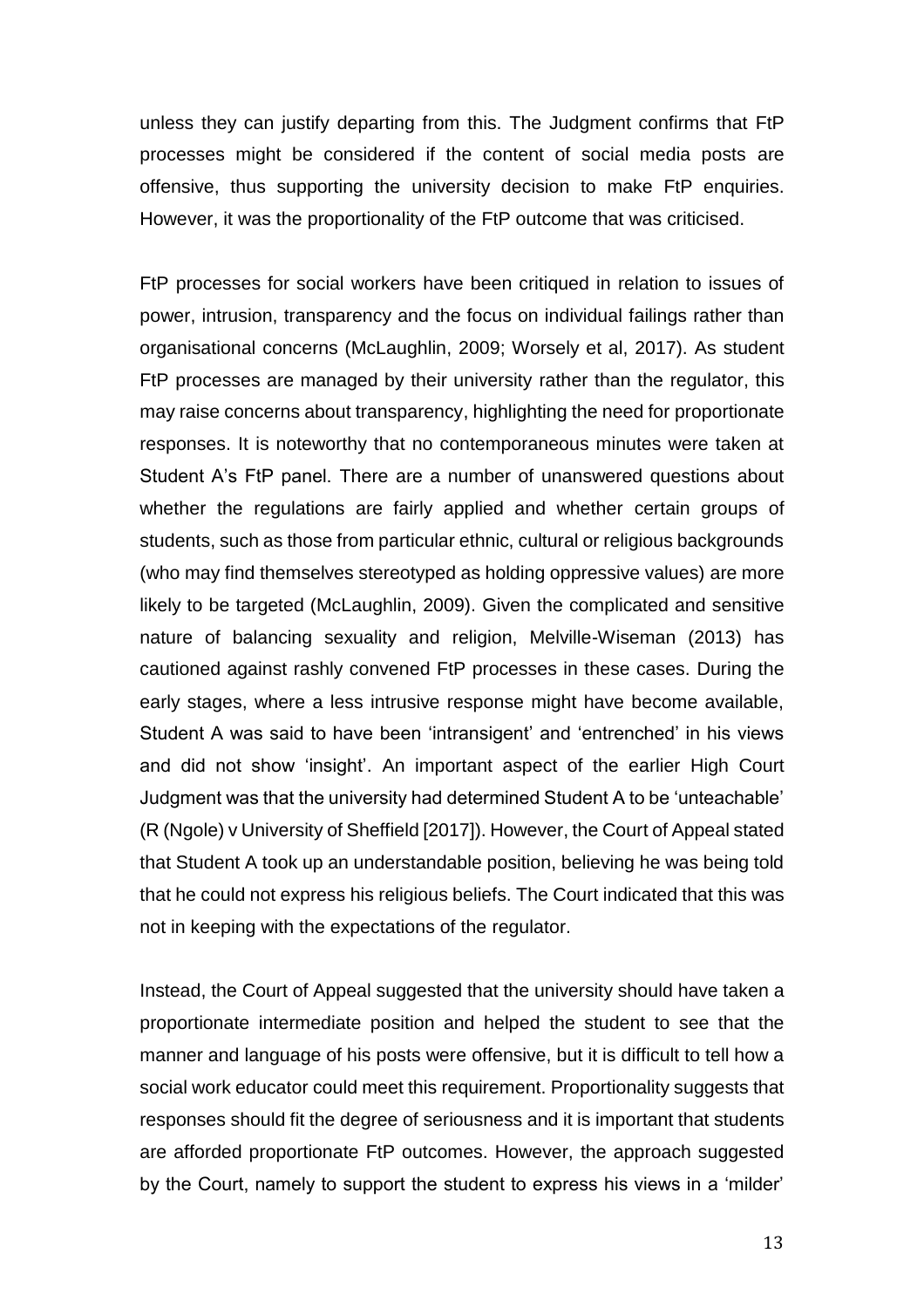form, is problematic. Statements about the 'sinfulness' of homosexuality couched in caveats about non-discrimination would not reassure most recipients or providers of social care that discrimination would not take place, particularly following a public social media post of this type by an aspiring registrant. Key literature on suitability processes highlight important questions about the degree to which privately held beliefs can be separated out from or differ substantially from professional values (Holmstrom, 2014; Wiles, 2011). Such an intermediate position is unlikely to provide the necessary reassurance precisely because of its reinforcement of the possibility of a split between personal and professional values, as opposed to seeing these as overlapping. On the other hand, adopting and embedding critical teaching approaches can support and transform learning through safe and constructive exploration of values relating to sexuality and the impact of self on others. This is more likely to give rise to an authentic practice response from a student who has taken time to acknowledge the impact of their values, rather than encourage an incongruent split of personal and professional values through such intermediate positions.

#### **LGBTQ+ Student Experience**

LGBTQ+ students frequently experience discrimination in universities. Stonewall (2018) identifies that 42% of UK-based LGBTQ+ students hid their sexual identity for fear of discrimination and 33% experienced negative comments or behaviours from other students because of their sexuality. The same study reports that 7% of trans students had been physically assaulted by another student or university staff member echoing Hafford-Letchfield et al's (2017) systematic review of the experience of trans students which highlights that this group face the highest rates of bullying, abuse and violence in higher education. LGB social work students have identified a need to guard their sexual identity and their experiences of social work educators who did not appear confident, aware or willing to appropriately manage homophobic microaggressions (Fairtlough et al, 2013). This raises questions about how LGBTQ+ students would experience educators facilitating 'mild' statements about the 'sinfulness' of homosexuality whilst maintaining (as the Judgment suggests)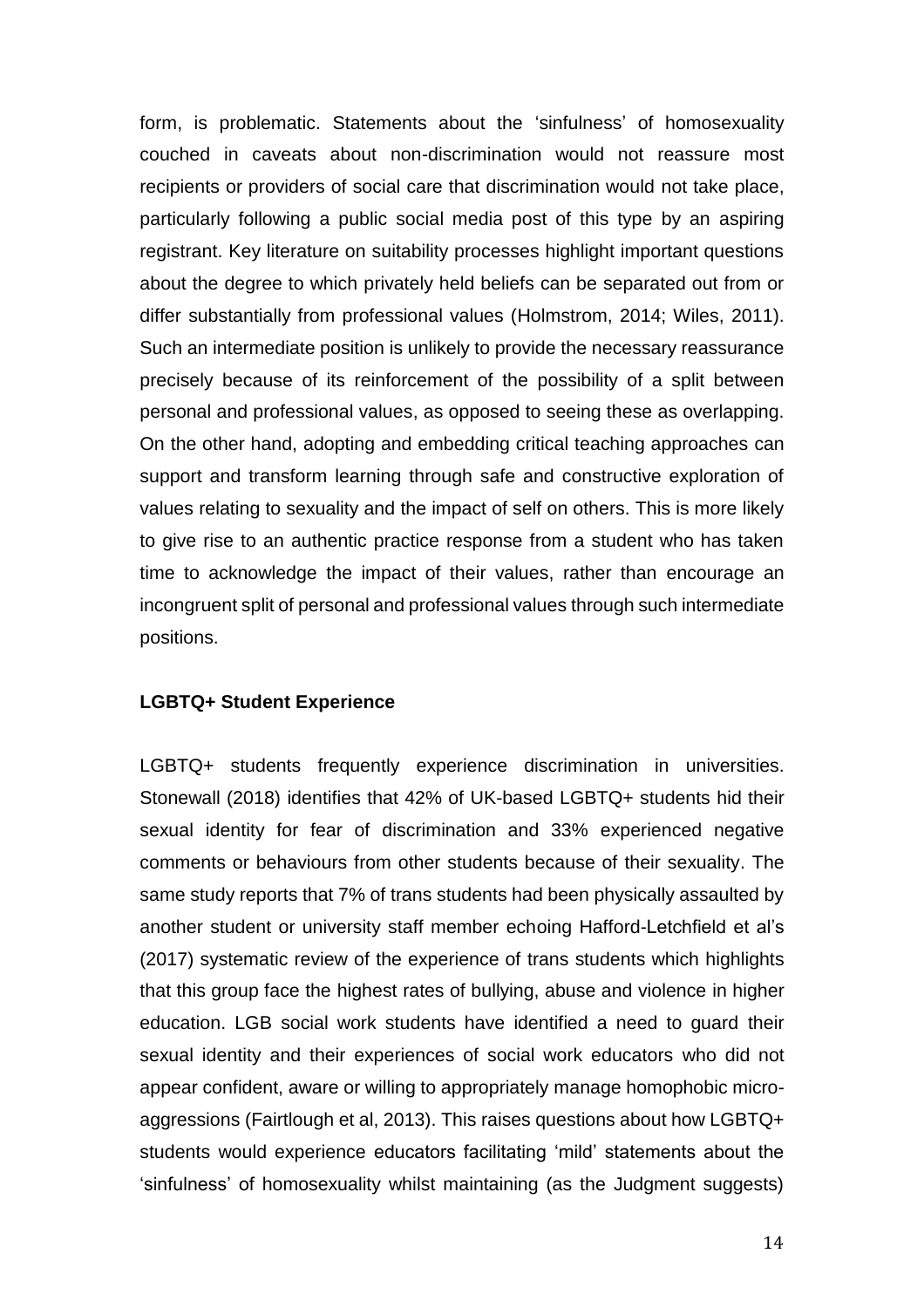that such a view differs from discrimination. It is important to ask whether similar views from a non-religious student would be handled in the same way, for example, that homosexuality may be deemed, from a non-religious viewpoint, to be wrong. It is difficult to see how this would not be called out as homophobia. Yet, the Judgment does not mention 'homophobia' at all. This is deeply problematic because whilst the student who caused offense is supported to be more 'mild' in their manner and language but not asked to more deeply reflect about the implications of their values, LGBTQ+ people have their concerns privatised and individualised as having 'taken offense' rather than recognising the structural aspects of this language and its discriminatory impacts.

The Court of Appeal's omission of the word 'homophobia' is significant. It reflects their emphasis on 'informal' guidance, which names racist and sexually explicit messages as illustrative of offensive posts but does not makes mention homophobia. The regulator's formal guidance on the use of social media (HCPC, 2017a) does not provide an illustrative list and does not define the words 'inappropriate' or 'offensive', despite advice to do so (HCPC, 2017b). There is therefore an observable absence of any discussion about homophobia in the guidance or the Judgment.

Furthermore, the Judgment's suggestion that offence can be avoided through 'mild' phrasing provides important signals about the status and contingent nature of sexuality as a protected characteristic, because unlike race, gender, disability or age, religion and sexuality are characteristics that are often set against each other (Brown and Cocker, 2011). Case law in England has clarified that public sector services cannot discriminate in their provision of goods and services to LGBTQ+ people on the basis of religious views. Student A did not break the law, however there are issues about how personal beliefs impact on one's ability to provide professional services. Statements that express 'mild' disapproval of homosexuality may not fit the Court of Appeal's conception of abusive, aggressive or inflammatory language (though these concepts and their boundaries are not defined). However, the language is certainly condemnatory and judgemental even if it is mirroring Biblical quotes. Applying different standards to homophobia versus racist or sexually explicit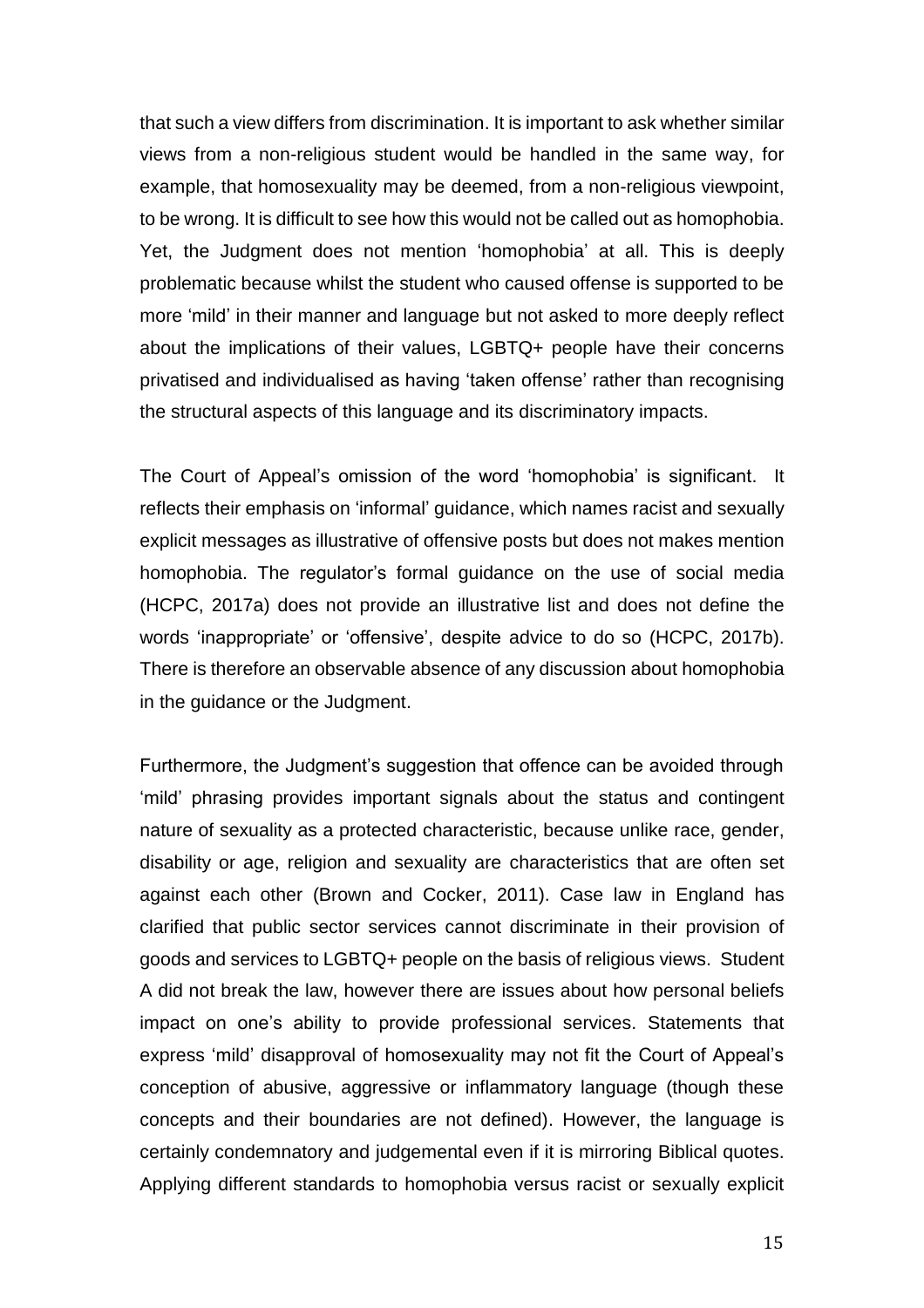statements (which would presumably not be subject to calls for more 'mild' iterations) may be interpreted problematically by LGBTQ+ students and others.

This complicated dynamic highlights the difficulties inherent in relying only on ADP frameworks. Very little resolution is possible in this context and tensions are exacerbated. The use of critical pedagogies in supporting students to develop an awareness of the impact their values may have on others is key. This includes both students who express negative opinions about LGBTQ+ people and students who believe that religious beliefs should bar students from social work practice (Melville-Wiseman, 2013). The latter is an equally unhelpful viewpoint in that it firstly essentialises students who hold religious beliefs as homophobic and secondly makes assumptions that someone holding liberal values would never discriminate. Constructive discussions, carefully managed by skilled social work educators are far more likely to open up possibilities for reflection and improve all students' experience. They are also more likely to enable students to appreciate the clear positions taken by educators on homophobia, as they have been carefully scaffolded and supported along the way.

### **Conclusion**

The Judgement calls for social work educators to pay attention to pedagogical strategies, particularly interactive or problem-based approaches, to help students explore their values and views about sexuality, whilst gaining insight into the impact of these views on LGBTQ+ people that they work with as service users or colleagues. Social work educators may find it challenging to promote critical approaches to sexuality, which critique heteronormativity and reductionist perspectives, whilst enabling students whose religious views denounce homosexuality to express these views 'mildly'. LGBTQ+ students may experience such an approach as insensitive.

The Court of Appeal Judgment calls for a 'diplomatic' intermediate position, which has been critiqued in terms of its potential to disable critical and queer perspectives on sexuality in the social work classroom. Whilst we agree that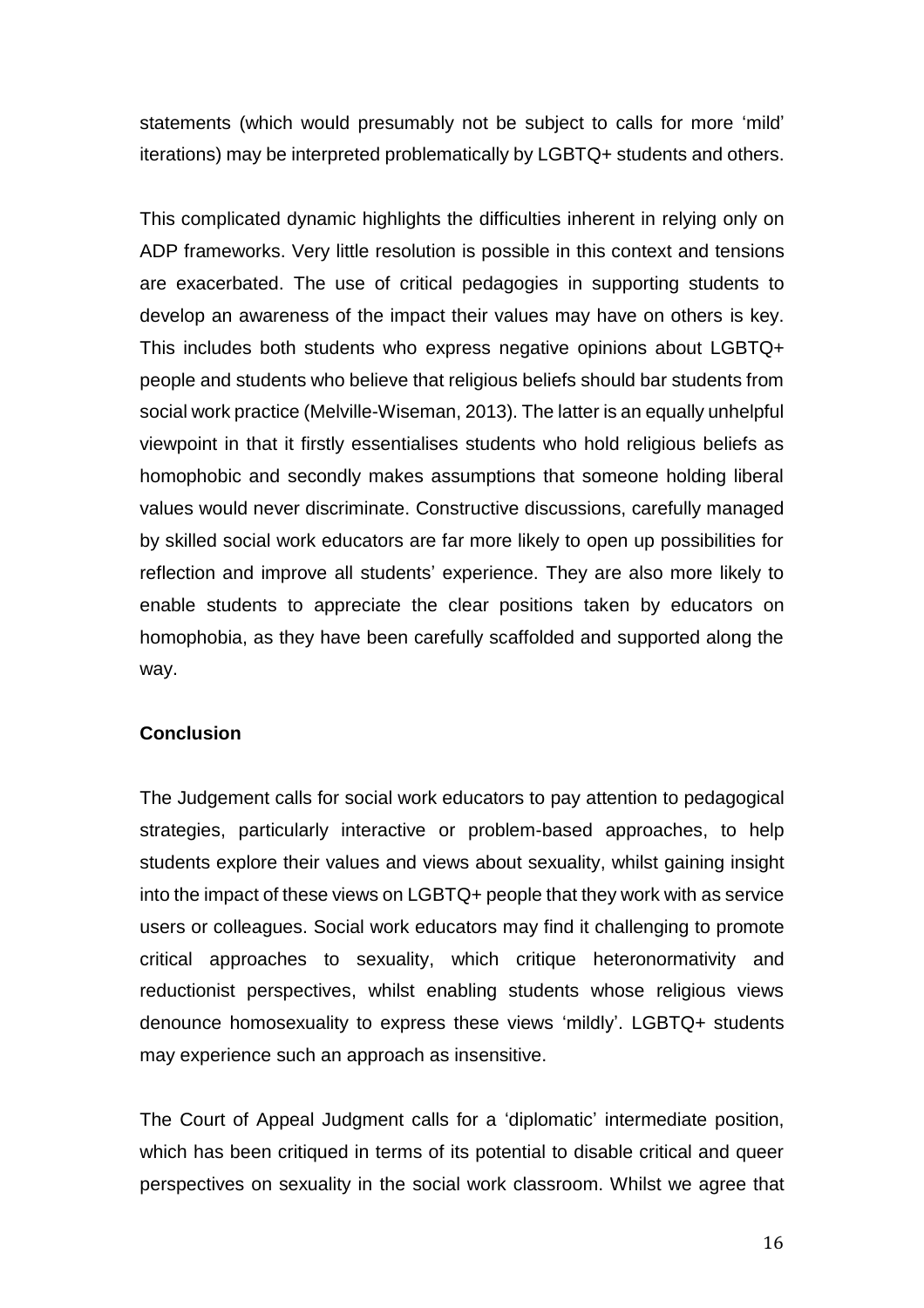FtP processes need to be proportionate, this conservative approach undermines the transformative potential of social work education. A critical and queer approach is more likely than the acceptance of intermediate positions to lead to genuine, transformative learning (Mezirow, 2018). These approaches can be brought to life in the classroom through creative pedagogical strategies that allow for dialogue about personal values and their possible impact on LGBTQ+ service users or colleagues. Higher education has rich potential to critically and safely challenge students' views in order to reflect carefully about how these apply to professional practice. This balancing of difficult tensions is key for social work educators as well as Universities that host social work education. Social work educators and students alike should be left with a clear sense of their responsibilities and how they can continue to adopt clear positions on homophobia, transphobia, and heterosexism.

#### **References**

Brown, H.C. and Cocker, C. (2011) Social Work with Lesbians and Gay Men, London: Sage

Carabine, J. (2004) *Sexualities: Personal Lives and Social Policy*, Bristol: Policy Press

Cocker, C. and Hafford-Letchfield, T. (2014) *Re-thinking Anti-Oppressive and Anti-Discriminatory Theories in Social Work Practice*, Basingstoke: Palgrave **Macmillan** 

Crisp, B. and Dinham, A. (2019) Are the Profession's Education Standards Promoting the Religious Literacy Required for Twenty-First Century Social Work Practice?, *British Journal of Social Work*, 49 (6), pp.1544–1562

Dentato, M P., Craig, S L., Lloyd, M R., Kelly, B L., Wright, C, and Austin, A. (2016) Homophobia within schools of social work: the critical need for affirming classroom settings and effective preparation for service with the LGBTQ community. *Social Work Education*. 35 (6), pp.672-692.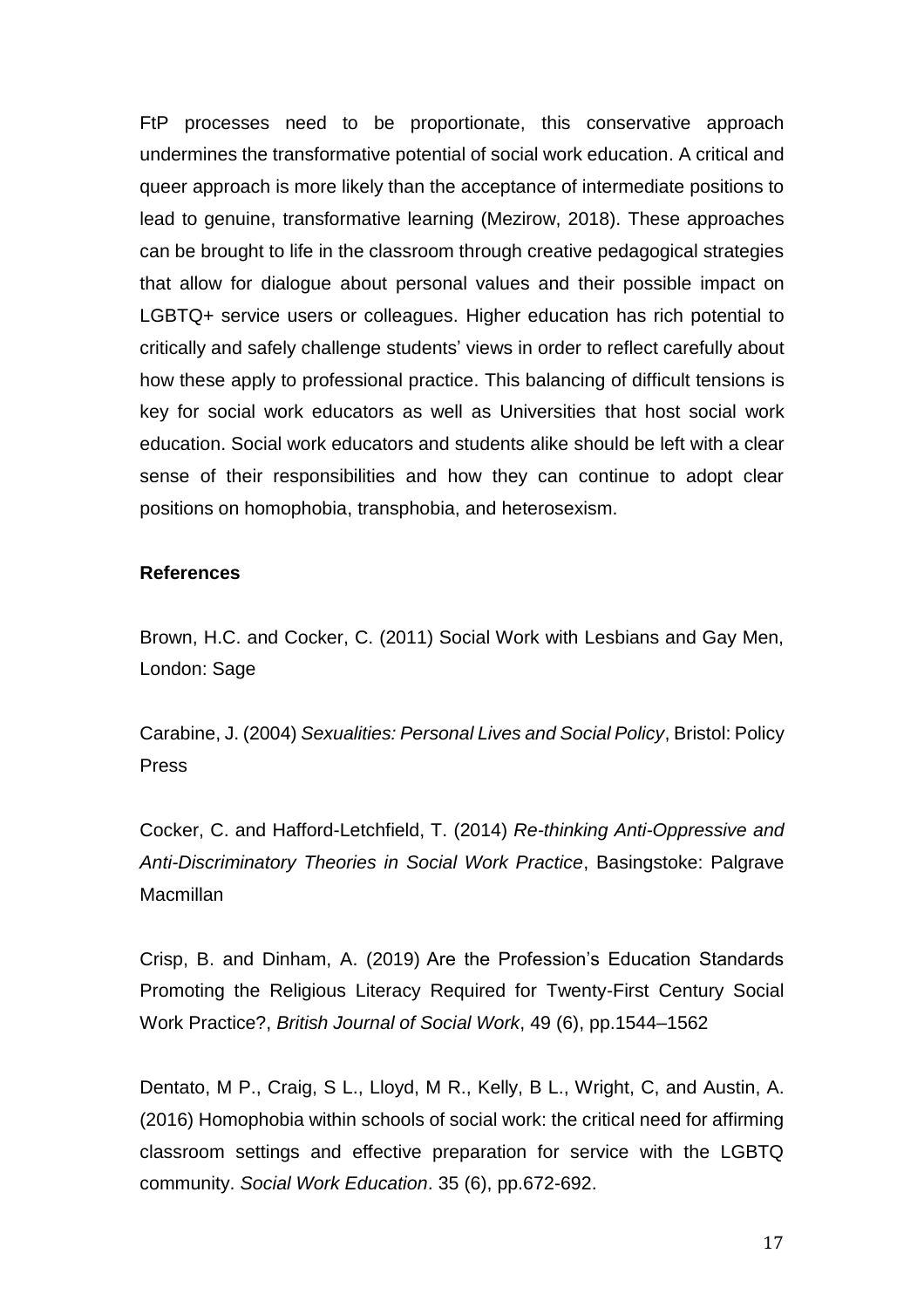Dunk-West, P. and Hafford-Letchfield, T. (2018) (Eds.) *Sexuality, Sexual and Gender Identities and Intimacy Research in Social Work and Social Care: A Lifecourse Epistemology*, London, Routledge

Fairtlough, A., Bernard, C., Fletcher, J. and Ahmet, A. (2013) Experiences of Lesbian, Gay, Bisexual Students on Social Work Programmes: Developing a Framework for Educational Practice, *British Journal of Social Work*, 43, pp.467- 485

Gates, T. (2010) Coming Out in the Social Work Classroom: Reclaiming Wholeness and Finding the Teacher Within, *Social Work Education*, 30 (1), pp.70-82

Guthrie, M. (2014) We rarely need to take action over a registrant's use of social networking sites, *Community Care*, September 17, 2014; available online (accessed 04/05/2020):

[https://www.communitycare.co.uk/2014/09/17/rarely-need-take-action](https://www.communitycare.co.uk/2014/09/17/rarely-need-take-action-registrants-use-social-networking-sites/)[registrants-use-social-networking-sites/](https://www.communitycare.co.uk/2014/09/17/rarely-need-take-action-registrants-use-social-networking-sites/)

Hafford-Letchfield (2010) 'A Glimpse of the Truth: Evaluating 'Debate' and 'Role Play' as Pedagogical Tools for Learning about Sexuality Issues on a Law and Ethics Module', *Social Work Education*, 29 (3), pp.244-258

Hafford-Letchfield, T., Pezzella, A., Cole, L., and Manning, R. (2017) 'Transgender students in post-compulsory education : a systematic review.' *International Journal of Educational Research*, 87, pp. 1-12.

HCPC (2016) *Guidance on conduct, performance and ethics for students*, London: HCPC

HCPC (2017a) *Guidance on social media,* London: HCPC

HCPC (2017b) *Consultation on Social Media Guidance*, London: HCPC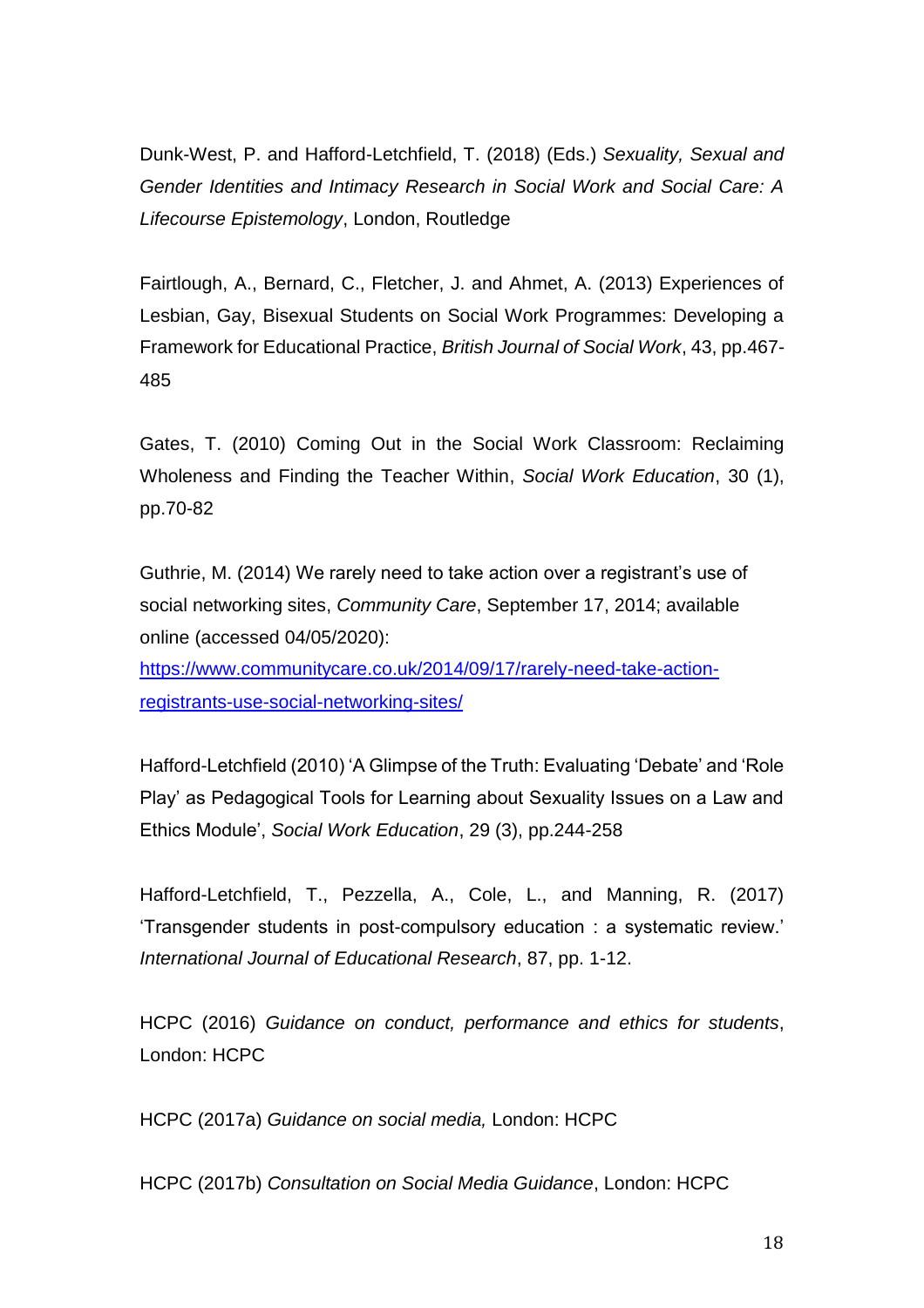HCPC (2018) *Protecting the public, Promoting professionalism: Fitness to practise annual report 2018*, London: HCPC

HCPC (2019) Fitness to Practise, London: HCPC, available online (accessed 04/05/2020) [https://www.hcpc-uk.org/concerns/what-we-investigate/fitness-to](https://www.hcpc-uk.org/concerns/what-we-investigate/fitness-to-practise/)[practise/](https://www.hcpc-uk.org/concerns/what-we-investigate/fitness-to-practise/)

Hicks, S. and Jeyasingham, D. (2016) Social Work, Queer Theory and After: A Genealogy of Sexuality Theory in Neo-Liberal Times, *British Journal of Social Work*, 46 (8), pp.2357-2373

Higgins, A., Downes, C., Sheaf, G., Bus, E., Connell, S., Hafford-Letchfield, T., Jurcek, A., Pezzella, A., Rabelink, I., Robotham, G., Urek, M., Van der Vaart, N. and Keogh, B. (2019) 'Pedagogical principles and methods underpinning education of health and social care practitioners on experiences and needs of older LGBT+ people: Findings from a systematic review', Nurse Education in Practice, 40 (102625), doi:<https://doi.org/10.1016/j.nepr.2019.102625>

Higham v The University of Plymouth [2005] EWHC 1492 (Admin); [2005] ELR 547

Higher Education Academy (2014) *Assessing the suitability of students to enter and remain on qualifying social work programmes: Guidance for universities and their employer partners in England*, York: HEA

Holmstrom, C. (2014) Suitability for professional practice: Assessing and developing moral character in social work education, *Social Work Education*, 33 (4), pp.451-468

Hugman, R. (2005) Exploring the Paradox of Teaching Ethics for Social Work Practice, *Social Work Education*, 23(5), pp.535-545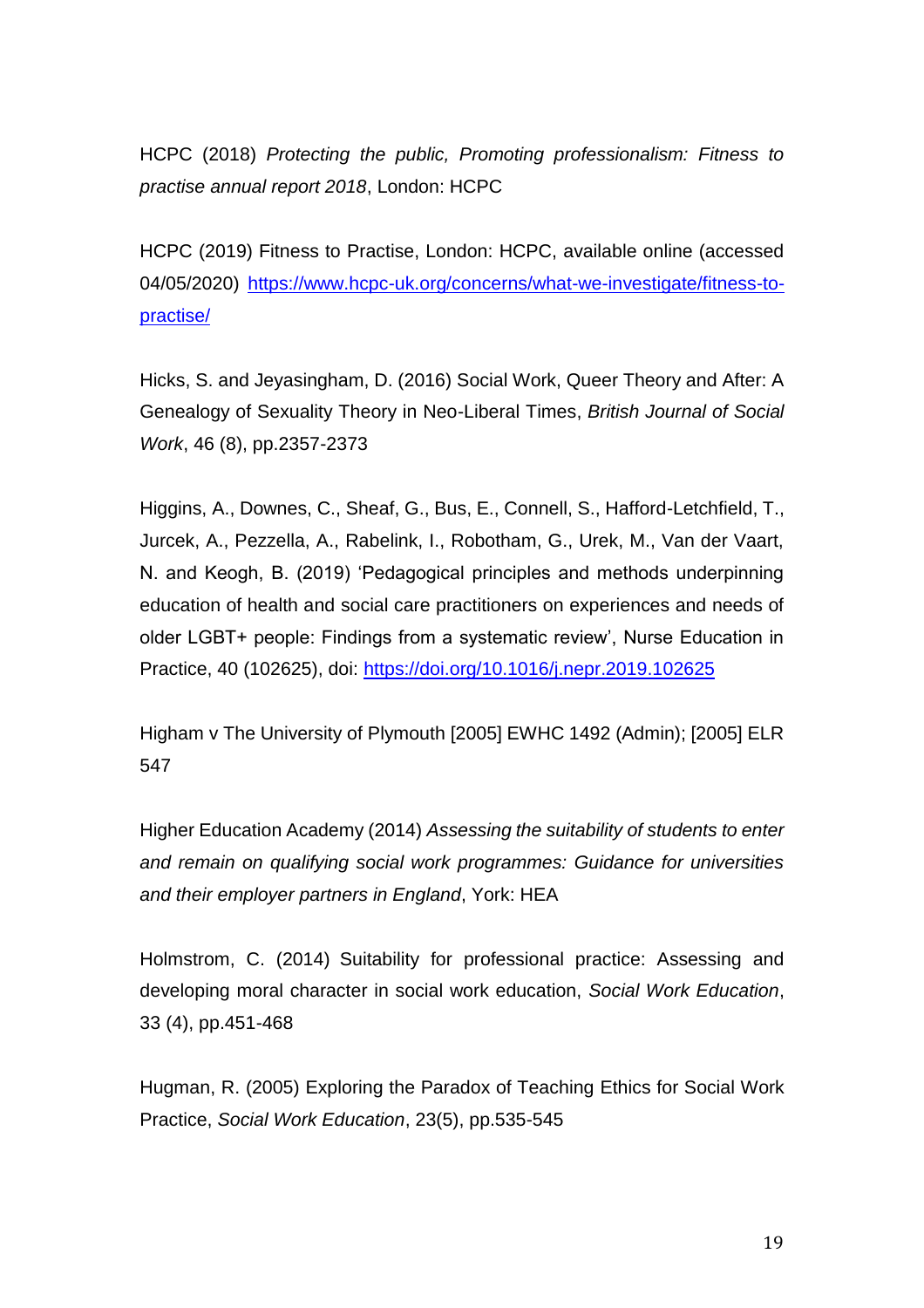International Federation of Social Workers (IFSW) and International Association of Schools of Social Work (IASSW) (2014) *Global definition of social work*. Available online (accessed 04/05/2020): <https://www.ifsw.org/global-definition-of-social-work/>

Jeyasingham, D. (2008) Knowledge/Ignorance and the Construction of Sexuality in Social Work Education, *Social Work Education,* 27(2): 138–51

Khan v GPC [2016] UKSC 64; [2017] 3 All ER 873

LaFrance, J., Gray, E. and Herbert, M. (2004) Gate-keeping for Professional Social Work Practice, *Social Work Education*, 23(3), pp.325-340

Martinez, P., Barsky, A. and Singleton, S. (2011) Exploring Queer Consciousness Among Social Workers, *Journal of Gay and Lesbian Social Services*, 23 (2); pp.296-315

McCarty-Caplan D (2018) LGBT-Competence in Social Work Education: The Relationship of School Contexts to Student Sexual Minority Competence, *Journal of Homosexuality*, Vol 65(1), pp. 19-41.

McLaughlin, H. (2009) 'You've Got to be a Saint to be a Social Worker'. The (Mis)operation of Fitness to Practise Processes for Students Already Registered onto English Social Work Training Programmes, *Social Work Education*, 29 (1), pp.80-95

Melville-Wiseman, J. (2013) Teaching through Tension: Resolving religious and sexuality based schism in social work education, *International Social Work*, 56(3), pp.290-309

Mezirov, J. (2018) Transformative Learning Theory, In Illeris, K. (Ed.) *Contemporary Theories of Learning: Learning Theorists… In their Own Words,*  2<sup>nd</sup> Edition, London: Routledge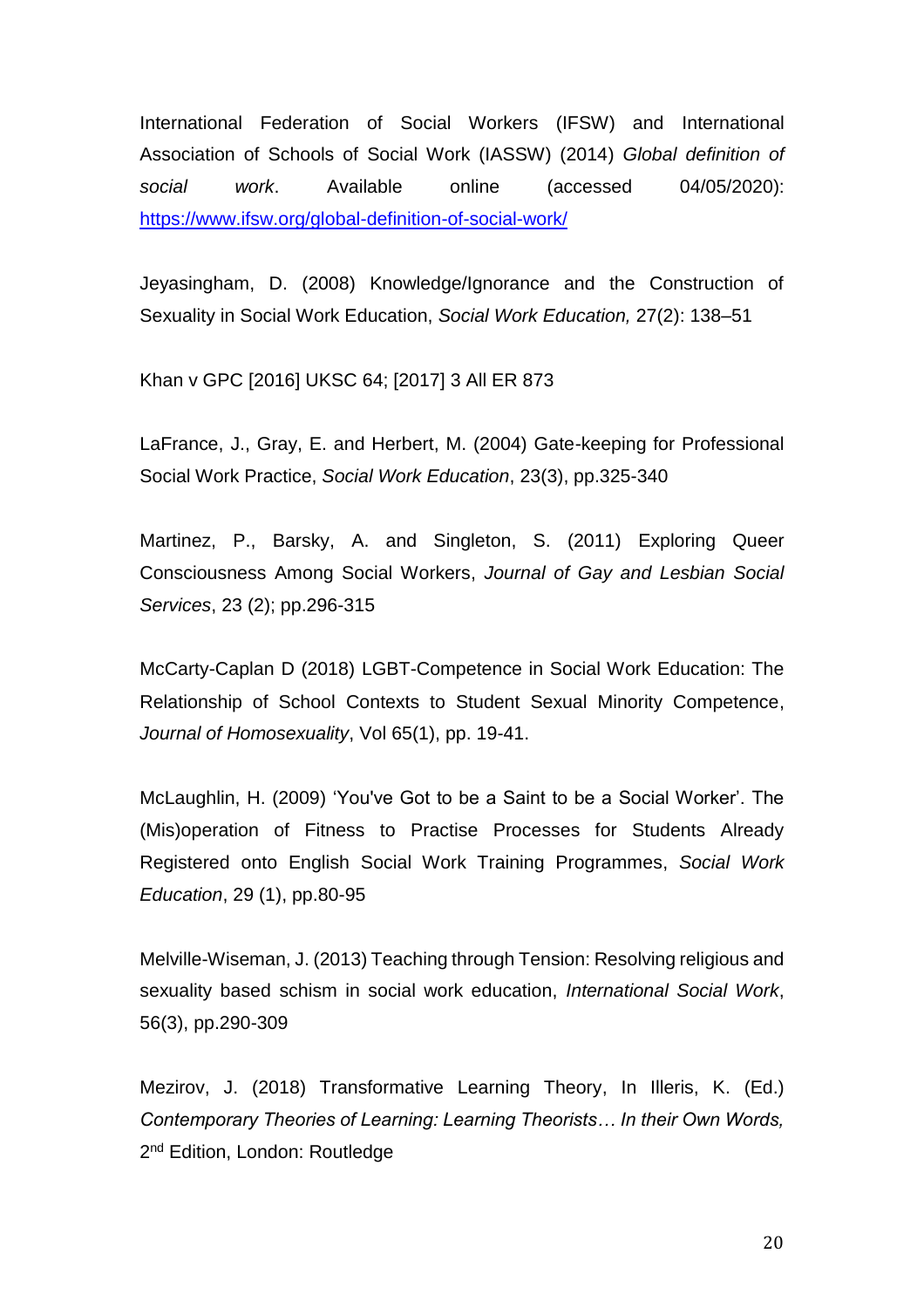Morton, J., Jeyasingham, D. and Hicks, S. (2015) The Social Work of Sexuality: Rethinking Approaches to Social Work Education, Health and Social Care Education, 2 (2), pp.16-19

Nothdurfter, U. and Nagy, A. (2016) Few and Far from Radical? LGBT-Related Contributions in European Social Work Journal Publishing, *British Journal of Social Work*, 46, 2227-2244

OIA (2019) *Good Practice Framework – Fitness to Practise,* Reading: OIA

O'Neill, A. (2013) *Equality v Human Rights?: Same sex marriage and religious liberty*, Oxford: Oxford Human Rights Hub.

Prock, K.A., Berlin, S., Harold, R.D. & Groden, S.R. (2019) Stories from LGBTQ social work faculty: What is the impact of being "out" in academia?, *Journal of Gay & Lesbian Social Services*, 31 (2), pp.182-201

R (Ngole) v The University of Sheffield [2019] EWCA Civ 1127, Hearing Dates 12-13 March 2019

R (Ngole) v The University of Sheffield [2017] EWHC 2669 (Admin), Hearing Dates 3-4 October 2017

R (on the application of Thilakawardhana) v Office of the Independent Adjudicator for Higher Education [2018] EWCA Civ 13

Siccora, A. (2019) Reflective practice and learning from mistakes in social work student placement, *Social Work Education,* 38(1); pp.63-74

Social Work England (2020) *A Guide to Fitness to Practise,* Sheffield: SWE

Stonewall (2018) *Stonewall research shows two in five LGBT students hide who they are*, London: Stonewall, available online (accessed 04/05/20: